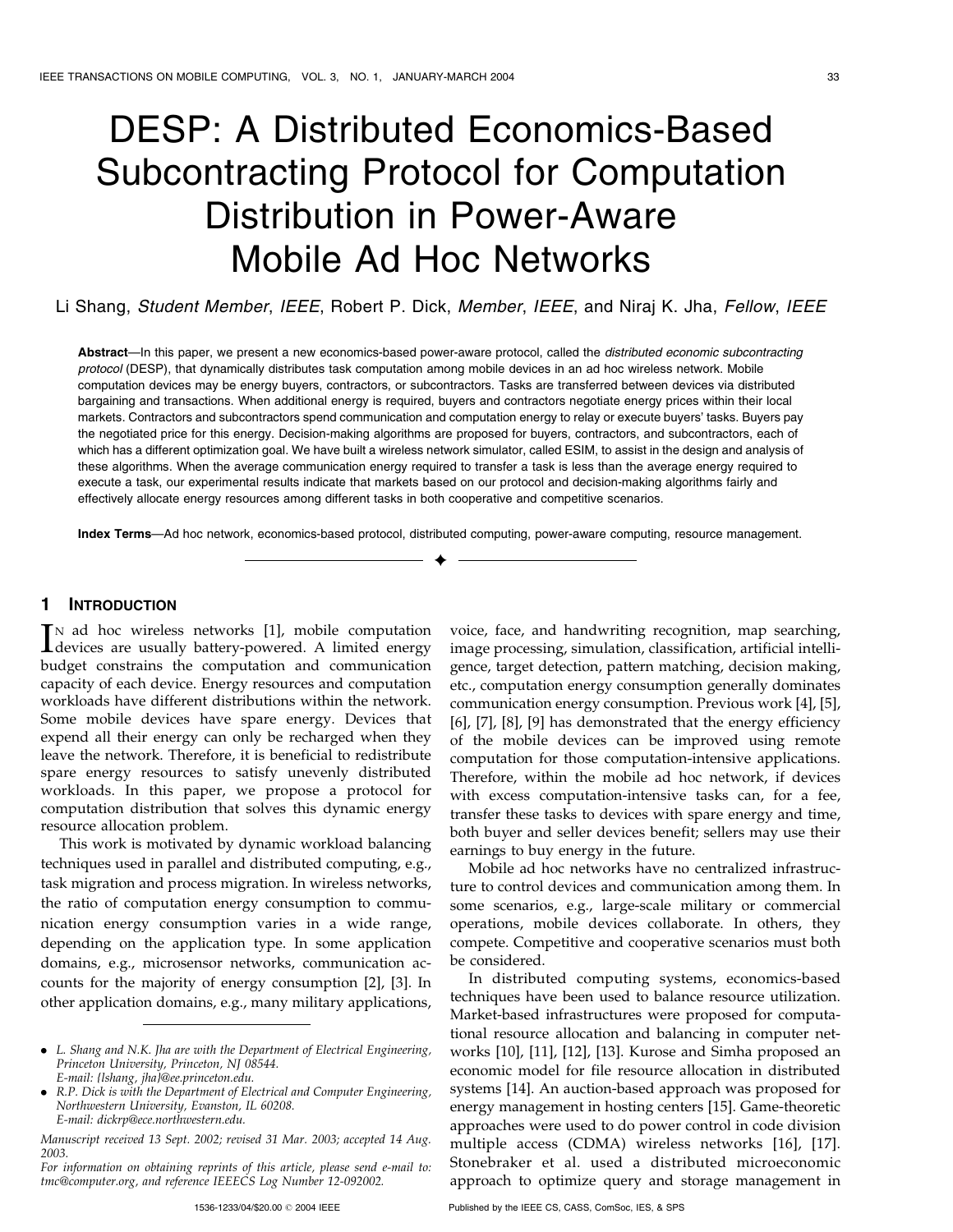wide-area database systems [18]. A market-based approach was used to allocate bandwidth to control quality of service [19]. An economics-based approach was also used for packet forwarding in mobile ad hoc networks [20]. Distributed utility-based decision-making mechanisms were proposed to maximize a global objective in wireless sensor networks [21]. Energy consumption is a significant issue in mobile ad hoc networks [22], [23]. Some wireless works reduce mobile device power consumption by migrating tasks from mobile clients to fixed-position servers, i.e., computers with line power [4], [5], [6], [7], [8], [9].

We propose a *distributed economic subcontracting protocol* (DESP) to dynamically distribute task computation among mobile or fixed-position devices in an ad hoc network. Online bargaining is used to control the distribution of tasks for which the energy to transfer the task to another device is less than its local computation energy. Energy sellers may be contractors or subcontractors. They automatically adjust their energy prices based upon market conditions. Local market sizes are dynamically adjusted in order to balance communication energy and the lowest prices available to buyers. DESP supports a new class of economic agents, called subcontractors. Subcontracting allows transitive transfers of task execution among devices; subcontractors tie local markets together into a global market. Subcontracting can be seen as a computational version of multihop communication. We propose policies to handle both competitive scenarios, where mobile devices try to maximize their own profit, and cooperative scenarios, where the only goal of mobile devices is to provide their spare energy to others. In our current work, we assume the mobile devices are wellbehaved, which means each mobile device obeys the transaction protocol and agreement, i.e., the contractors and subcontractors spend spare energy to execute the communication and computation workload, and the buyers make payments based on the agreement. We will discuss related security issues in a later section. We believe that this first study demonstrates the effectiveness of an economics-based approach as a power-aware computation distribution mechanism for mobile ad hoc networks.

The rest of this paper is organized as follows: In Section 2, we present related concepts and a brief overview of our work. In Section 3, we introduce the economics-based protocol in detail. We present the network simulator in Section 4. We experimentally demonstrate the feasibility of our approach in Section 5. Finally, we conclude in Section 6.

#### 2 PRELIMINARIES AND MODELING

In this section, we introduce related economic and wireless communication models. We then define our subcontracting protocol, DESP.

# 2.1 Basic Economic Concepts

In this section, we present basic economic definitions.

Rational decision. Agents are modeled as rational decision makers [24]. Each rational decision maker makes decisions based on preferences,  $\succ$ , over a set of options, and chooses the option that is expected to yield the best



Fig. 1. DESP example.

consequence. The preferences of the rational decision makers are numerically represented by utility functions, which are defined below.

Utility: Given preferences,  $\succ$ , over a set of options, *X*, a numerical representation for the preferences is a utility function *U* with a domain of *X* and a range of the real numbers such that

$$
x \succ y \text{ iff } U(x) > U(y), \tag{1}
$$

where  $x, y \in X$  [24].

There is not necessarily a utility function for a given preference relationship. Utility theory investigates the possibility of using a numerical function to represent a preference relation [23].

## 2.2 Wireless Communication Energy Model

We use the wireless communication path loss model to calculate transmission energy consumption [25], [26]. In this model, the received signal power is dependent on the distance between devices. The received signal power is proportional to  $1/d^n$ , where *d* is the transmission distance and *n* is an environmentally dependent path loss exponent [25].

## 2.3 Distributed Economic Subcontracting Protocol

DESP performs dynamic allocation of energy resources in ad hoc wireless mobile networks through online transactions within markets. Mobile computation devices are modeled as rational decision makers. This model is valid for devices that use optimization algorithms to maximize predefined utility functions during their transactions.

As illustrated in Fig. 1, DESP consists of the following elements:

- Buyers. A device that intends to purchase energy from other devices is a buyer. A buyer uses an advertising broadcast to construct a local market in which it may purchase energy.
- Sellers. A device that is willing to sell spare energy to other devices joins one or more local markets as a seller.
- . Contractors. In a local market, sellers compete with each other. The winner signs a contract with the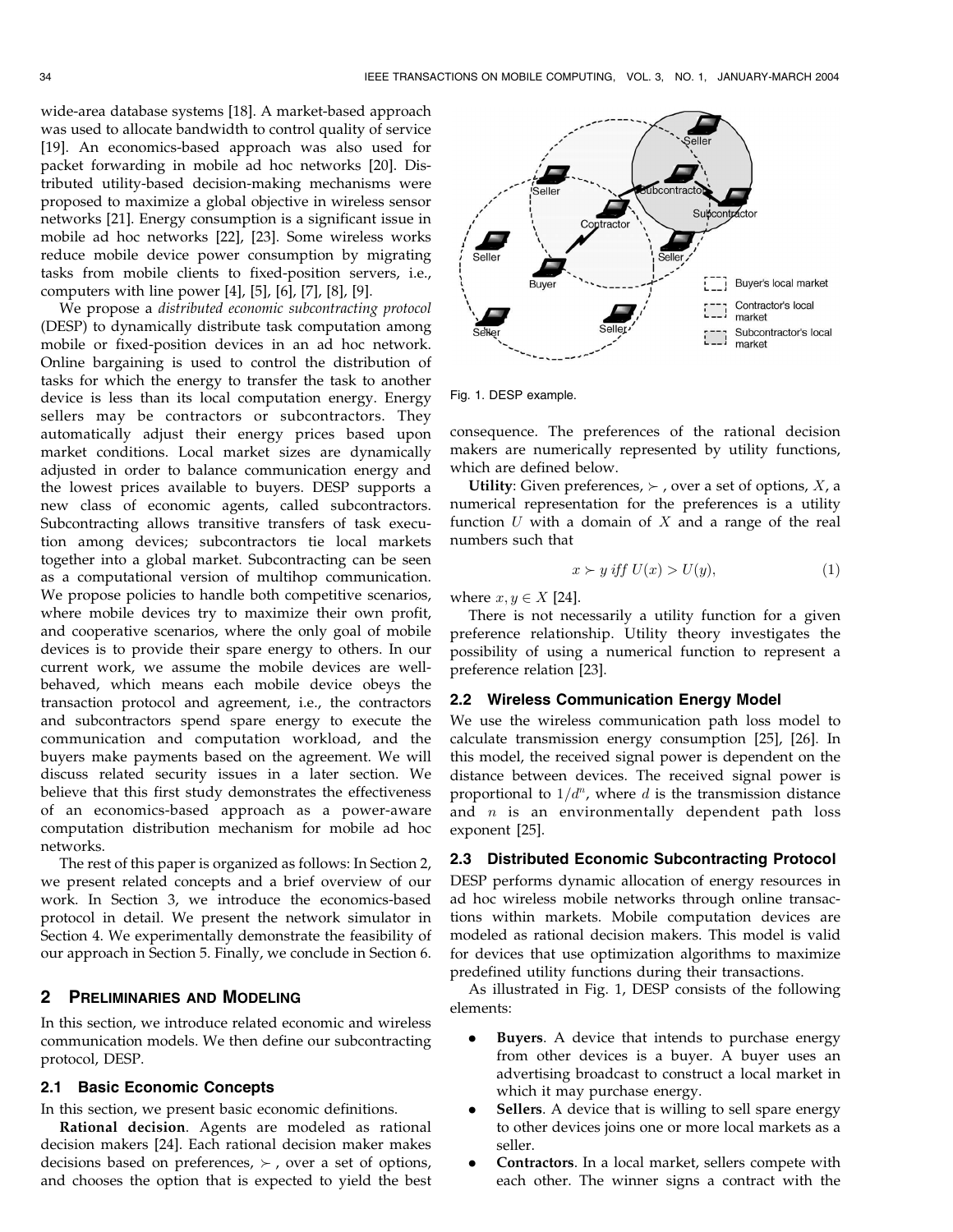

Fig. 2. Transaction protocol for buyers.

buyer: It is a contractor. A contractor may decide to execute a buyer's task. However, it may, alternatively, decide to create another local market to find subcontractors. A contractor is a seller. However, if it uses a subcontractor, it is also a buyer.

- . Subcontractors. A subcontractor is a contractor that sells to another contractor or subcontractor, instead of selling directly to a buyer.
- Local market. Every energy transaction occurs within a local market. Each local market is dynamically constructed by a market owner that may be a buyer, contractor, or subcontractor. The market owner's advertising broadcast energy controls the market's area. Multiple sellers within the local market send out their, potentially encrypted, offers to the market owner, which chooses the winner and signs a contract.

# 3 THE SUBCONTRACTOR MARKET

In this section, we explain the transaction protocols and corresponding optimization algorithms for the economic agents in our protocol.

# 3.1 Transaction Protocols

In DESP, there are energy transactions between buyers and sellers. Each device bases its judgment about market conditions on a history of its recent transactions. Note that contractors and subcontractors can be both buyers and sellers. Next, we present the transaction protocols used by each agent.

#### *3.1.1 Transaction Protocol for the Buyer Market*

Fig. 2 shows the buyer transaction protocol. First, the buyer analyzes its pending tasks, remaining energy, remaining money, and transaction history. Based on this information, it decides whether to execute a pending task or become a buyer and pay other devices to execute the task for it. A buyer makes an advertising broadcast to construct a local market. The advertising broadcast energy controls the advertising range and, thereby, market area.

Among other things, the buyer's advertisement includes its original signal strength, task type, and task communication data quantity, as well as bid and decision deadlines. The original signal strength may be used by a seller to estimate the internode distance based on the received signal strength [27], [28]. Alternatively, if mobile devices are equipped with low-power global positioning system (GPS) receivers, they can be used to determine interdevice distances. Task type and communication data quantity information allow a seller to estimate a task's execution time and energy. Bid and decision deadlines allow a seller to determine when to send its bids and expect the buyer's decision. The sellers within the buyer's local market may make bids. The buyer accepts offers until its bid deadline. After the bid deadline, and before the decision deadline, the buyer may choose one of the bids it has received and send out an acceptance message. It then signs a contract with the corresponding seller, thereby changing the seller to a contractor. Finally, the buyer sends its tasks to the contractor, receives the computation results, and pays the contractor. At the end of the transaction, the local market automatically closes.

Fig. 3 shows the seller transaction protocol. First, a device that is willing to sell energy becomes a seller and begins to monitor the advertising channel. If a seller receives an advertisement, it analyzes the incoming task, its energy budget, and its transaction history. Based on this information, the seller returns its bid, including price and position information. It then waits for the buyer's decision until the buyer's decision deadline. If the seller's offer is not accepted by this time, it assumes the offer is rejected, and the transaction is closed. If, instead, its offer is accepted, the seller signs a contract and receives the task from the buyer, thereby becoming a contractor. This contractor may decide to construct another, overlapping, local market to find a subcontractor. After the resulting data have been computed, either by the contractor or by a subcontractor, the contractor sends them to the buyer. Finally, the seller receives its payment and pays a subcontractor, if necessary.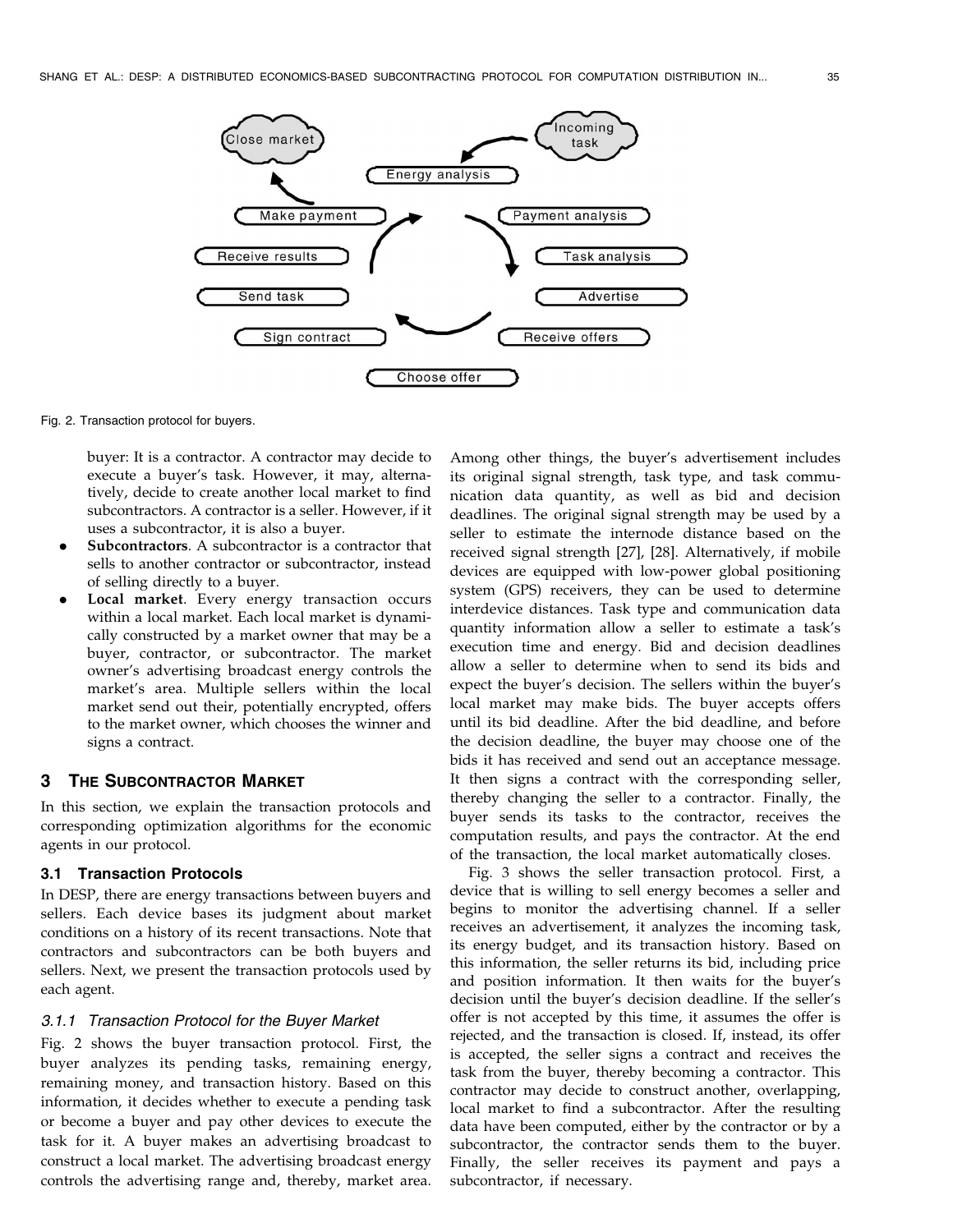

Fig. 3. Transaction protocol for sellers.

# *3.1.2 Transaction Protocol for the Contractor and Subcontractor Markets*

When a seller becomes a contractor, it may construct its own local market to find subcontractors. The transaction protocol for contractors is shown in Fig. 4. The contractor transaction protocol is similar to the buyer protocol. In essence, the contractor becomes a relay node between the buyer and the subcontractor, transferring tasks from the buyer to the subcontractor and returning the results. For this work, the contractor earns the difference between the buyer's payment and the subcontractor's bid. This protocol allows contractors and subcontractors to cooperate in providing resources to a buyer and share the buyer's payment.

#### 3.2 Transaction Policies for Buyers

In the absence of a central controller, mobile devices must make their own energy purchasing decisions. In DESP, buyers do local advertising broadcasts. A buyer may only

carry out direct transactions with sellers in its advertising area. It is desirable to reduce communication energy and price. However, these costs conflict with each other, i.e., it is often possible to decrease one only by increasing the other. Communication energy is the energy expended by a buyer during the advertising broadcast and task transmission for remote computation. It is correlated with the advertising broadcast area. Price is correlated with the energy scarcity of the available seller devices. In other words, increasing the number of sellers in a market will, on average, reduce the minimum price available. It is necessary to decide upon a broadcast range that results in a good trade off between price and communication energy.

Buyers face a similar decision when choosing between a nearby seller and a more distant one that has a lower price. In order to reduce communication energy, buyers prefer sellers that are close; buyers will tolerate higher prices from such sellers. Nearby sellers can take advantage of this and bid at higher prices than other, more distant, sellers. Each

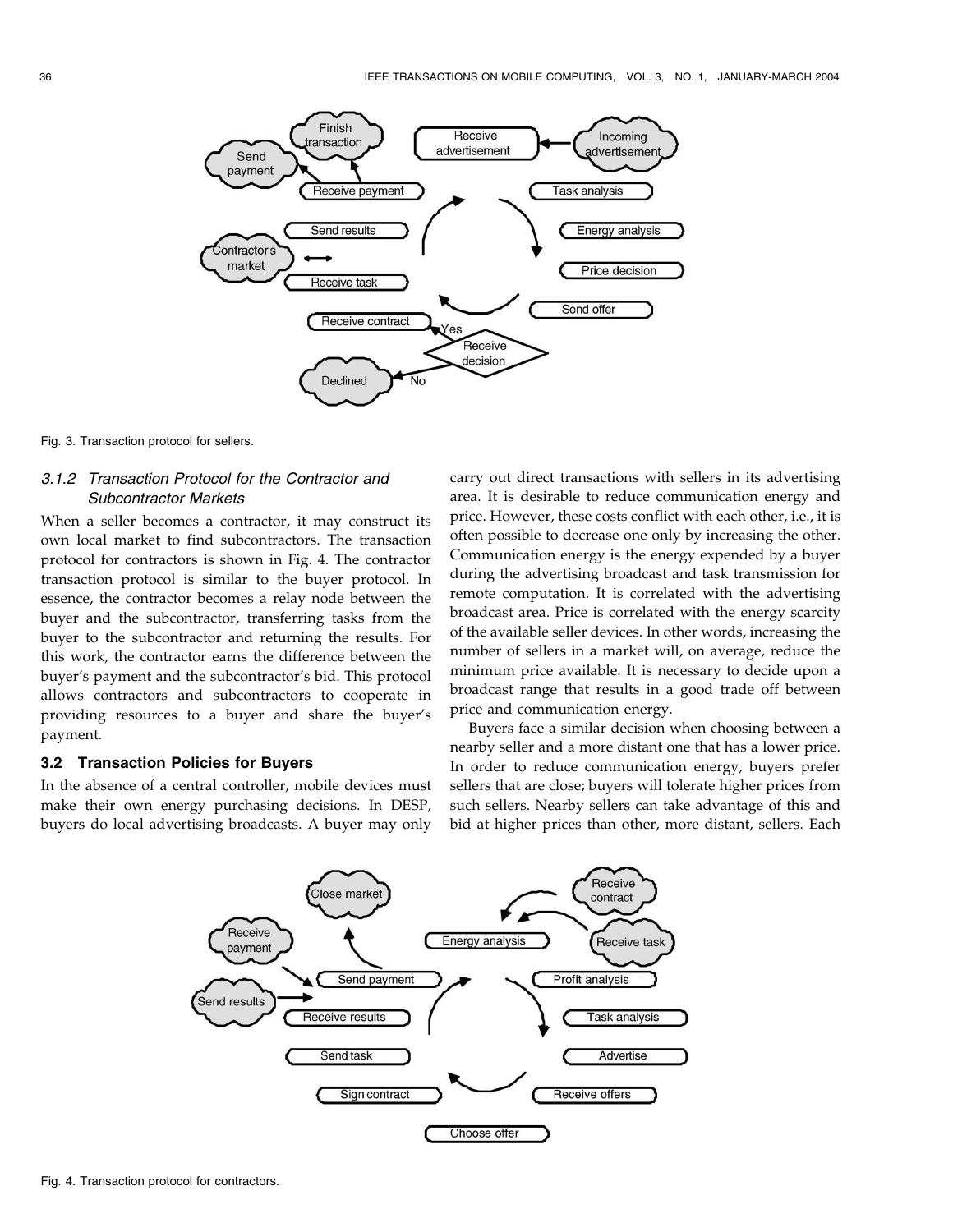bid has two costs, price and communication energy, i.e., the energy used by the buyer to send the task to the seller and receive the resulting data from it. It may not be possible to find a bid with a lower price and communication energy than all other bids. Therefore, buyers need to choose a bidder that offers the best trade off between price and communication energy.

In our protocols, buyers dynamically adjust their advertising distance in the following way:

- 1. For task *k*, the buyer calculates an upper bound on communication distance *Dk*, subject to the constraint that communication energy is lower than computation energy. The buyer also predicts the communication distance lower bound *dh*, based on previous successful transactions. If  $D_k < d_h$ , then the buyer executes the task locally. Otherwise, it proceeds to Step 2.
- 2. If the last transaction succeeded, the buyer multiplies the advertising range by a user-defined constant, e.g., 0.9. Otherwise, the advertising range is similarly increased, under the constraint that advertising range is less than *Dk*.
- 3. Periodically, the buyer doubles its broadcast distance to probe for superior offers available only beyond its current advertising range, under the constraint that this range is less than *Dk*.

In order to evaluate a seller's price, buyers use a unit energy price upper bound  $P_{u\_i}$ , defined as

$$
P_{u\_i} = \frac{M_{rem\_i}}{E_{pending\_i} \times Ratio_{hist}},\tag{2}
$$

where  $M_{rem\_i}$  is buyer *i*'s remaining money and  $E_{pending\_i}$  is the estimated energy consumption for local computation of buyer *i*'s remaining tasks. *Ratiohist* is an energy purchase ratio obtained via analysis of the transaction history: the total purchased energy during the buyer's transaction history divided by the total energy consumed for its finished tasks, including purchased energy and its own energy consumption due to local computation.  $E_{pending\_i}$ times *Ratiohist* is used to predict the amount of energy that can be purchased from other sellers. Considering the remaining money budget  $M_{rem\_i}$ ,  $P_{u\_i}$  is the expected value of the unit energy price the buyer can afford.

From all the received offers, buyers use the following algorithm to choose, at most, one offer.

- 1. For each offer *j*, calculate the equivalent unit energy price  $p_{ij} = P_j/E_{ik}$ , where  $P_j$  is the price of offer *j* for task  $k$ , and  $E_{ik}$  is the energy required by device  $i$  to execute task *k* locally. If  $p_{ij} > P_{u-i}$ , reject offer *j*.
- 2. Calculate the average unit energy price, *pe*, in the transaction history. For each offer, calculate the equivalent total price  $P_j^*$  based on the following equation:

$$
P_j^* = p_e \times E_{comm\_j} + P_j,\tag{3}
$$

where *Ecomm <sup>j</sup>* is the communication energy for offer *j* and *P<sup>j</sup>* is offer *j*'s price.

3. Choose the offer with the lowest equivalent price.

During any transaction, if the buyer declines all bids, the transaction fails; otherwise, it succeeds.

# 3.3 Transaction Policies for Sellers

Multiple sellers may exist within a local market, each competing to maximize its own optimization criterion. In this subsection, two optimization criteria are proposed: one for competitive scenarios and one for cooperative scenarios.

In local markets, we assume that energy demand is a nonincreasing function of price, i.e., we assume that, as energy price increases, demand remains constant or decreases. Each device, *i*, has a monetary budget *M<sup>i</sup>* , an energy budget  $E_i$ , and a lifetime  $T_i$ , the duration the device remains in the network.

#### *3.3.1 Competitive Sellers*

In competitive ad hoc mobile networks, sellers have the goal of maximizing their total profits subject to their energy budgets and lifetime constraints, i.e., they attempt to maximize

$$
profit = \max\left\{\sum_{t=1}^{T_i} (x_i(t) - cost_i) \times e_i(x_i(t), t)\right\} \qquad (4)
$$

subject to the following constraint:

$$
\sum_{t=1}^{T_i} e_i(x_i(t), t) \le E_i,
$$
\n(5)

where  $x_i(t)$  is seller *i*'s unit energy price for the transaction at time  $t$ ,  $e_i(x_i(t), t)$  is the total amount of energy that seller *i* sells at time  $t$ ,  $cost_i$  is the unit cost of seller  $i$ 's energy,  $T_i$  is seller *i*'s lifetime, and *E<sup>i</sup>* is seller *i*'s spare energy.

In order to guarantee optimal profit, it would be necessary to perfectly predict the market conditions during the device's entire lifetime. The mobile network is a dynamic system; guaranteeing optimal profit would require global information and perfect prediction of future market conditions. In reality, each device has only imperfect information and must base its predictions on its recent transaction history, thus guaranteeing an optimal profit is not possible. Furthermore, energy efficiency requires a simple implementation. Therefore, in this work, we use an incremental greedy derivative-following strategy to maximize profit.

We assume that the utility function is always concave, as shown in Fig. 5a. Intuitively, initial increases in price do not substantially reduce sales, allowing an increase in total profit. Eventually, price increases result in a significant reduction in sales, reducing total profit. The point between these regions is the unit price resulting in maximal profit. Marginal utility is equivalent to the profit gradient, which is positive at the beginning and nonincreasing. Maximum profit is achieved when the profit gradient is zero, i.e., given that  $E_i(t)$  is the remaining energy at time *t*,  $f_i(x_i(t), t)$  is the energy consumption rate at time  $t$  and  $T_i(t)$  is device  $i$ 's remaining time in this network: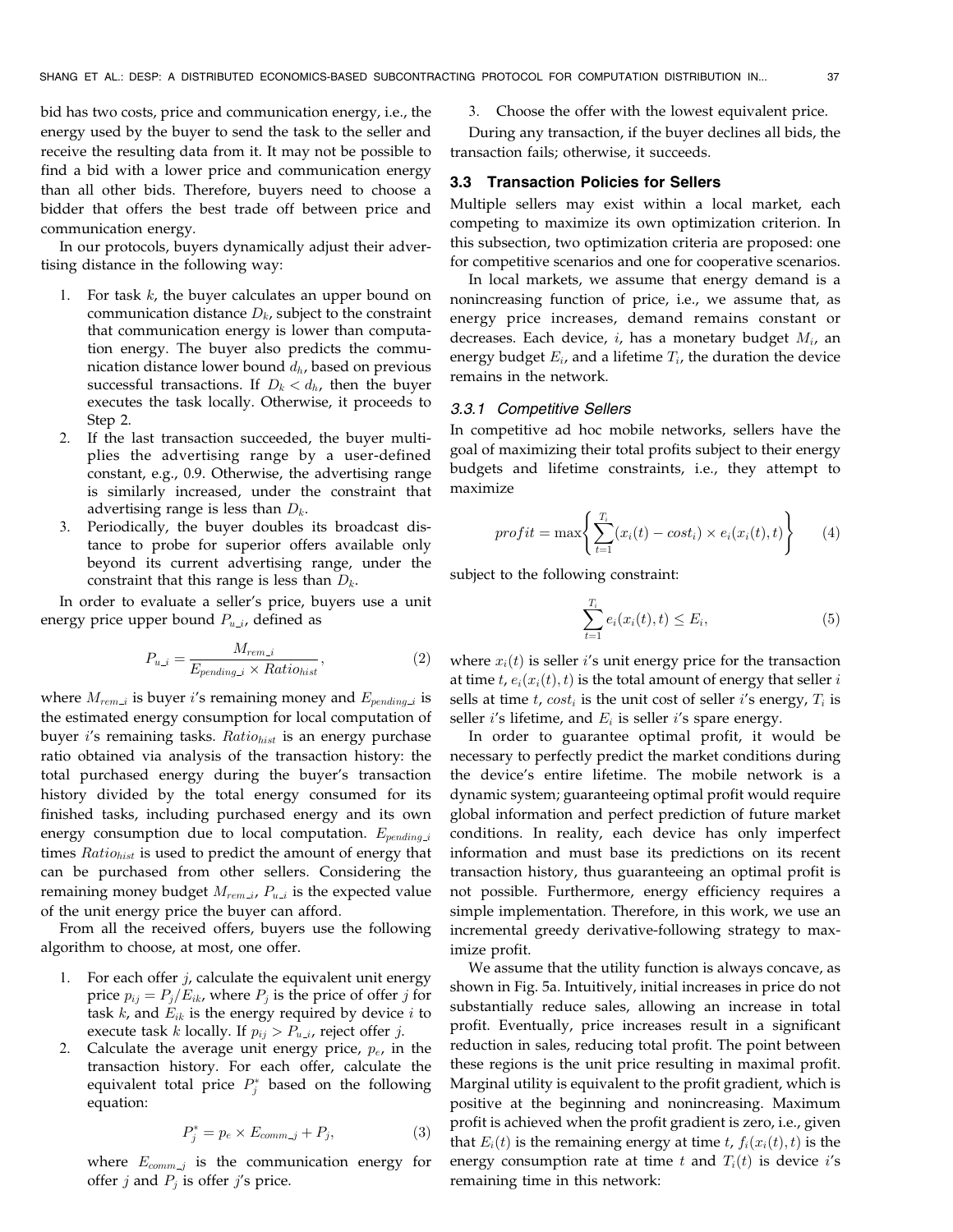

Fig. 5. (a) Competitive optimization curve and (b) adaptive step-size transformation function.

$$
profit_{\max} = \max_{x_i(t)} \left\{ (x_i(t) - cost_i) \times f_i(x_i(t), t) \times \min \left\{ \frac{E_i(t)}{f_i(x_i(t), t)}, T_i(t) \right\} \right\}.
$$
 (6)

We define the equivalent lifetime  $T_i(t)^*$  of device *i* as follows:

$$
T_i(t)^* = \min\left\{\frac{E_i(t)}{f_i(x_i(t),t)}, T_i(t)\right\}.
$$
 (7)

If  $T_i(t)^* < T_i(t)$ , it implies that, given the current energy consumption rate, device *i* will use all its spare energy before it leaves the network.

The incremental greedy derivative-following algorithm has the following properties:

- 1. It avoids bids with negative profit and does boundary checks to guarantee that the bid price is higher than the energy cost.
- 2. It increases its unit energy price if, based on its transaction history, this is expected to increase profit.
- 3. It decreases its unit energy price if this is expected to increase profit.
- 4. After arriving at a stable unit energy price, it dynamically probes and adapts to changing market conditions.

We use an adaptive step-size strategy to change the seller's unit energy price:

$$
price_{j+1} = price_j + price_j
$$
  
 
$$
\times sign(price_j - price_{j-1}) \times g\left(\frac{profit_j}{profit_{j-1}}\right),
$$
 (8)

where  $price_{j+1}$  is the predicted unit energy price to be used in the next transaction  $j + 1$ ,  $price_j$ , and  $price_{j-1}$  are unit energy price estimates,  $profit_j$  and  $profit_{j-1}$  are profit estimates. These estimates are based on the transaction history. Basically, parameters  $j$  and  $j - 1$  are based on different previous transactions. In the simplest case, *j* can be the most recent transaction and  $j - 1$  the transaction before *j*. However, mobile networks are dynamic and noisy. We

use an exponential weighted average to filter out network noise and smooth estimates. Function  $sign(x) = -1$  if *x* is negative, otherwise  $sign(x) = +1$ .

We use a transformation function,  $g(u)$ , as shown in Fig. 5b, to dynamically adapt the step-size. Two problems must be considered. First, during fast changes in profit, we want to ensure that the price adaptation policy is stable. In such a scenario,

$$
g(u) = \frac{AB(u-1)}{Au+B}.
$$

When the profit ratio *u* is very high,  $g(u) \rightarrow B$ . When the profit ratio is very low (close to 0),  $g(u) \rightarrow -A$ . *A* and *B* are predefined values used to constrain the maximum changes to the price adaptation step size. Second, under slow changes in profit, i.e., when *u* is close to 1, we want the price adaptation policy to be sensitive enough to probe the network and adapt to a higher profit. In this scenario, if we use the previously stated function, the incremental price will tend to zero. Instead, we use  $g(u) = ku$ . Parameter *k* is made large enough to ensure that each seller periodically probes the network.

In summary, our strategy ensures that, when the change in profit is small, the change in unit energy price is also small. To ensure stability, we bound changes to unit energy price during rapid profit change.

Filter and stability. The mobile network experiences two types of dynamic changes: short-term fluctuations, i.e., noise, and long-term changes. A price adaptation strategy should filter out short-term fluctuations and adapt to longterm changes.

Our price adaptation strategy is based on two techniques. The first of these analyzes a window of recent transactions to predict future market changes. The window size is predefined and can be dynamically adjusted according to the network's detected long-term rate of change.

The second strategy is based on exponential weighted average (EWA) filtering to smoothen price estimation. The EWA filter assigns a different weight to each transaction in its history, giving the highest weights to recent transactions and lower weights to earlier transactions: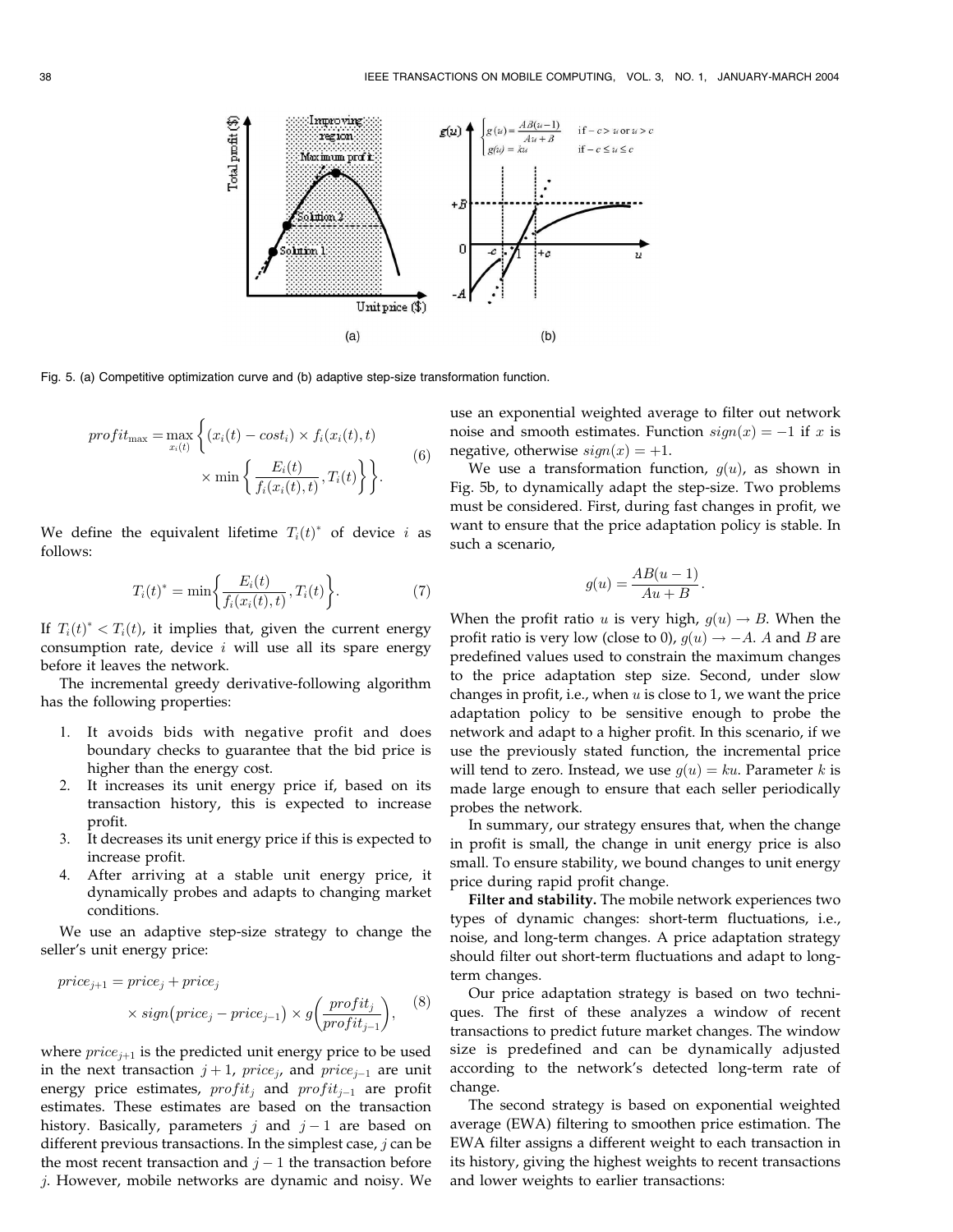

Fig. 6. Energy consumption rate.

$$
E_i = w \times S_i + (1 - w) \times E_{i-1}, \tag{9}
$$

where the price estimation, *E<sup>i</sup>* , of the current market is based on *S<sup>i</sup>* , the transaction price in the most recent transaction  $i$ , and  $E_{i-1}$ , the estimated price of the transaction history before transaction *i*. The weights for each transaction decrease exponentially depending on value *w*.

#### *3.3.2 Cooperative Sellers*

In a *fair* market, a rational decision maker receives a quantity of service proportional to the amount of money it spends. DESP can be tailored to optimize fairness. Within a wireless market, energy price is determined by energy supply and demand. An increase in demand, relative to supply, increases price. Therefore, market price can be used to regulate buyer policy. A low price indicates that more energy is available; buyers react by migrating more tasks to sellers. A high price indicates that less energy is available. In this situation, buyers can only afford to buy energy for their most important tasks; they must locally compute, delay, or drop others.

In the cooperative market scenario, a seller adjusts its price to finish expending its energy at the moment it exits the network, instead of attempting to maximize its total profit. The seller dynamically adjusts its price to maintain an energy consumption rate  $E_r$ , defined as  $E_i/T_i$ , where  $E_i$  is its remaining energy and  $T_i$  is its lifetime, as shown in Fig. 6. A cooperative seller attempts to provide energy to buyers at a constant rate. This stability promotes market fairness. In addition to changing its bid price, a seller reacts to a change in its energy consumption rate by appropriately adjusting the bid price it will tolerate from subcontractors.

We use an incremental greedy goal-directed strategy for energy resource allocation. Each seller decides its pricing policy based on the following algorithm.

- 1. Respond to a negative transaction profit by increasing the unit energy price. During each transaction, this algorithm performs a boundary check to guarantee that the offer price is higher than the monetary cost of carrying out the necessary transactions.
- 2. Compute the recent energy consumption rate based on the transaction history. Use this rate as a predictor for future market conditions. If this energy consumption rate is higher than *Er*, increase the unit energy price.

3. If the energy consumption rate is lower than *Er*, decrease the unit energy price.

We use an adaptive step-size strategy to change the seller's unit energy price. Given that  $price_{i+1}$  is the predicted unit energy price to be used in the next transaction  $j+1$ ,  $price_j$  is a unit energy price estimate based on the transaction history, *Erate <sup>j</sup>* is the energy consumption rate from the transaction history, *Erem <sup>j</sup>* is the remaining energy, and *Trem <sup>j</sup>* is the remaining lifetime:

$$
price_{j+1} = price_j + price_j \times g\left(\frac{E_{rate,j} \times T_{rem,j}}{E_{rem,j}}\right). \tag{10}
$$

We dynamically adjust the step size with the same transformation function,  $g(u)$ , described in Section 3.3.1. We use the previously described transaction history window and EWA filter to stabilize the price computation.

## 3.4 Transaction Policies for Contractors

In this section, we explain the transaction policies for contractors. We first describe the policies used by competitive contractors, i.e., contractors that optimize their own profit. We then describe cooperative contractors, i.e., contractors that attempt to maintain steady energy usage.

# *3.4.1 Competitive Contractors*

In the competitive scenario, the contractor tries to maximize its total profit subject to its lifetime and energy budget constraints. It may be in the contractor's economic interest to collaborate with a subcontractor. If a contractor has little remaining energy, its equivalent lifetime,  $T_i(t)^*$ , is less than  $T_i(t)$ . This implies that it will expend all its spare energy before it leaves the network. Although collaboration requires the contractor to share the buyer's payment with a subcontractor, subcontracting may allow it to reach a higher equivalent unit price,  $x_i(t)$ , than possible by locally executing every task. The contractor's only cost is the communication energy required to relay the task and computation results. As a result, collaborating with a subcontractor can increase a contractor's equivalent lifetime,  $T_i(t)^*$ , allowing a higher profit. If, based on its buyer and subcontractor transaction histories, a contractor predicts that collaborating with a subcontractor will be more profitable than executing a task locally, the contractor forms a local market to find a subcontractor.

## *3.4.2 Cooperative Contractors*

In the cooperative scenario, the contractor's decision is based on the following criteria.

- 1. If the contractor's current energy consumption rate is higher than *Er*, finding a subcontractor may extend its equivalent lifetime. Collaborating with subcontractors provides the additional advantage of making prices in the network more homogeneous; local regions, in which the price decided by the balance between supply and demand is extreme, are dispersed.
- 2. Although profit is not directly considered in a collaborative contractor's pricing policy, it is considered when deciding whether to collaborate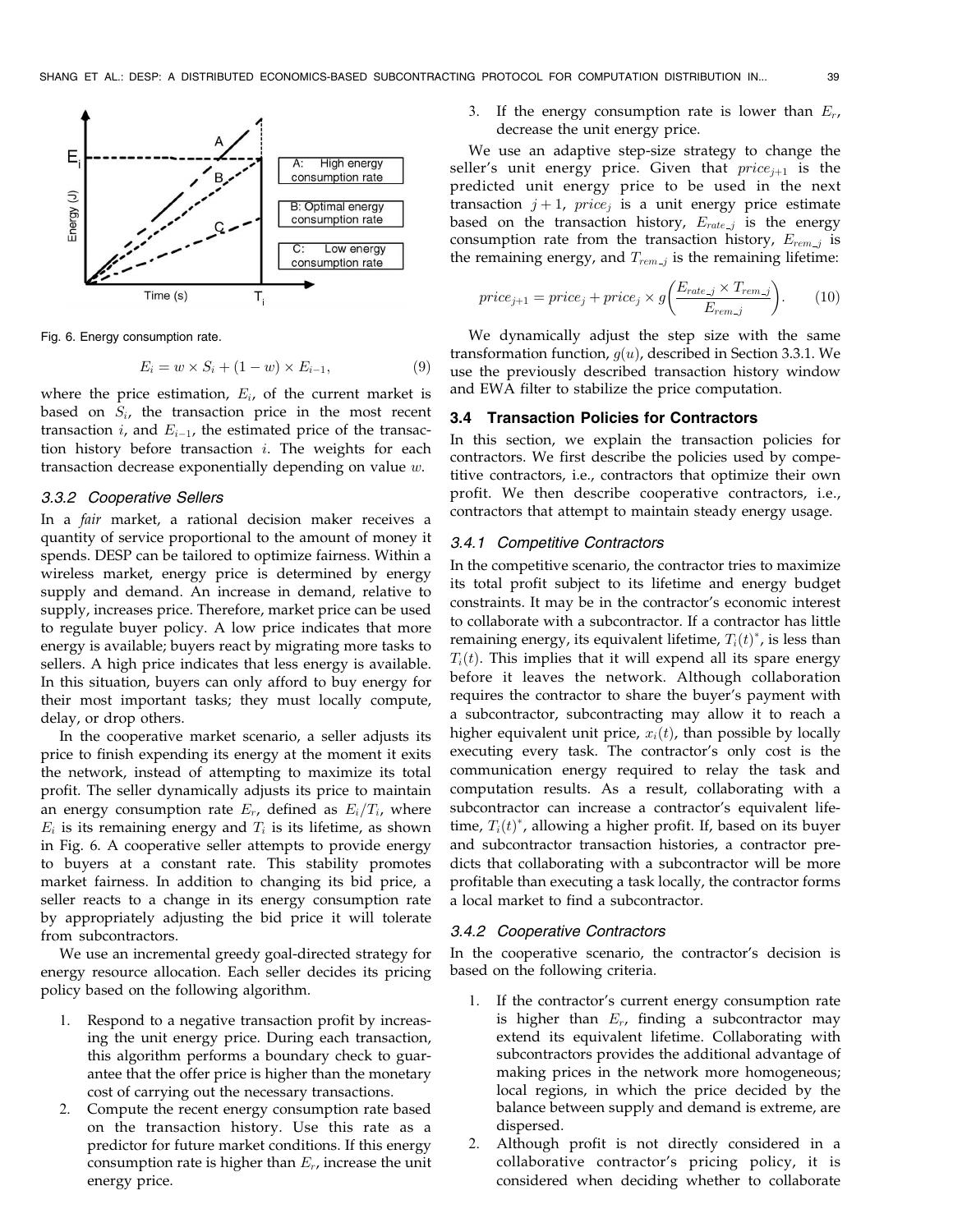with a subcontractor. Collaboration only occurs if it results in a profit. If a subcontractor has a higher price than a contractor, this implies that the subcontractor has a higher workload than the contractor, relative to its spare energy. In this situation, task execution by contractors balances the network's workload distribution and prevents high communication energy consumption from causing inefficient energy resource allocation.

# 3.5 Energy Overhead Analysis

Our power-aware computation distribution protocol introduces some energy overhead. We first analyze the energy overhead of the buyer protocol. Both computation and communication consume energy. Computation energy is consumed when buyers determine the scope of local markets and choose from among multiple received bids. This energy consumption is linearly proportional to the number of received bids. Let us estimate the computation energy, assuming the use of a StrongArm SA-1100 microprocessor running at 1.5V and 206MHz. We set the average number of received bids to a conservative value of 50; based on our simulations, most auctions have fewer than 50 bidders. Based on these assumptions, 53 uJ of energy is required to decide which bid to accept, if any. For comparison purposes, we also estimated the energy consumption of a simple 64-pixel discrete cosine transform computation as 15,816 uJ. These results demonstrate that the computation energy overhead of the buyer protocol is negligible.

The communication energy of the buyer protocol has three components. First, buyers broadcast messages to create local markets. Second, buyers receive bid messages from sellers. Third, if a buyer accepts an offer, it sends out acceptance and payment messages. Each of these messages only requires a few bits of data. The communication energy overhead is related to the communication distance. In DESP, due to the help from contractors and subcontractors, buyers only contact local sellers within each local market. Each buyer dynamically adjusts the size of its local market. In general, when there are more sellers in the local market, the buyers decrease market size. Therefore, the number and size of messages and communication distance are all quite constrained.

The energy overhead is not highly sensitive to seller decisions because a device can become a seller only if it has spare energy. However, energy-efficient seller protocols are still beneficial; they leave more spare energy for sellers to provide to buyers. Before seller devices become contractors, its energy overhead is composed of the energy required to determine and send out its bids. Due to the efficiency of the proposed policies, this energy overhead is even lower than that of the buyer protocol. If a seller becomes a contractor, it may create another local market and find subcontractors. However, this is analogous to the buyer protocol and the energy overhead is, similarly, negligible.

## 3.6 Security

Security is an important metric in the design of wireless networks. Various techniques have been proposed for secure mobile ad hoc network design. The Terminodes project [20] is based on a public-key infrastructure. Each mobile device is assumed to contain trusted hardware that prevents illegitimate access in addition to controlling the packet forwarding and synchronization protocols. Researchers have considered both security and energy consumption issues, leading them to propose energy-efficient public-key encryption algorithms targeting mobile wireless networks [29], [30]. In our current work, we assume the mobile devices are well-behaved in that they obey the transaction protocols and agreements. To extend DESP to the application scenario with misbehaved devices, where both buyer and seller devices can misbehave—buyers may refuse to make the payment, while sellers may provide fake results, more robust transaction protocols, including more strict authentication and certification mechanisms, will be needed. Previous research work has proposed various techniques to detect and avoid misbehavior. For example, Byzantine-General-based protocols [31] can be used to catch misbehaving sellers—each buyer signs contracts with multiple contractors concurrently and compares the multiple received computation results to detect invalid results and refuses payment to punish misbehaving sellers. Sometimes, efficient verification algorithms are also available to verify the correctness of the result of complicated computation tasks; NP-hard problems have verification algorithms with polynomial complexity. In order to compel buyers to fulfill their payment obligations, previous works, such as DigiCash [32] and NetBill [33], propose the following scheme–contractors can first send an encrypted result to the buyers and send the decryption key after receiving the payment. Digital signatures [32] can be used to provide unforgeable credentials. A trustable third party may be required, which may not be available during online transactions. However, authentication can be done offline and misbehaving buyers and sellers can be punished in the future. All of these techniques can be applied in conjunction with DESP. Generally, these mechanisms may degrade the energy efficiency of network transaction protocols, which is the trade off that needs to be made under a malicious environment. How to adapt DESP to a malicious environment, while maintaining an energy-efficient transaction protocol, is an interesting extension of our current work that can be addressed in the future.

# 4 NETWORK SIMULATOR

We have implemented a network simulator, ESIM, which is designed to model the behavior of mobile devices in ad hoc wireless networks. It is implemented in C++ and runs under Linux. ESIM simulates a wireless network. Mobile devices dynamically enter and leave the network. These devices move and trade energy with each other using the transaction policies described in Section 3. In ESIM, there are a number of parameters associated with each device.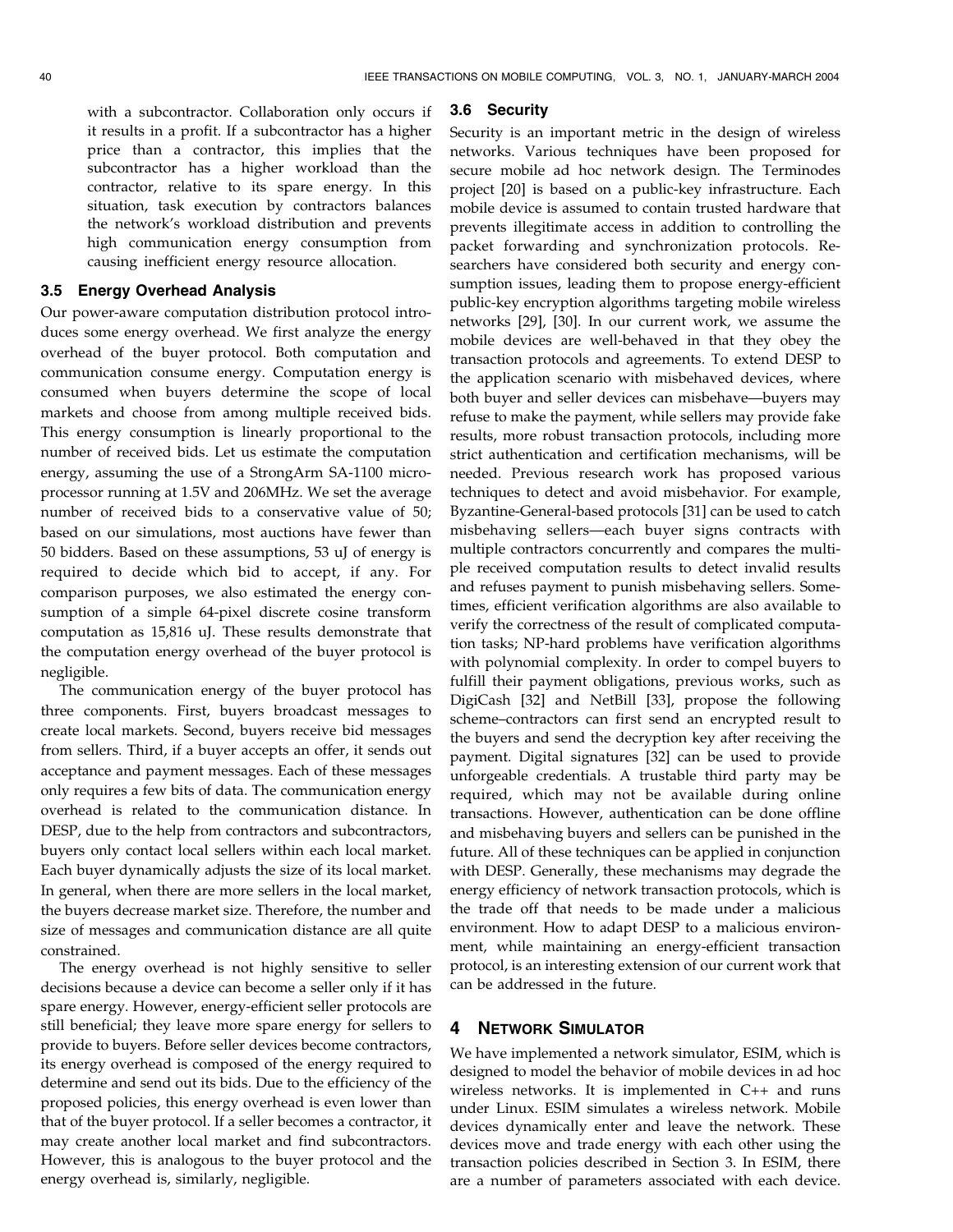

Fig. 7. Dynamic pricing policy in Scenario 1.

Each device starts with an energy budget, a monetary budget, and a two-dimensional position. Independent Poisson processes with randomly selected, device-dependent average rates control the motion and task arrival times of each device. The ratio between distance-dependent communication energy and computation energy randomly varies from task to task. Each device has an initial advertising distance that is adjusted during transactions, using the algorithms described in Section 3.2.

# 5 SIMULATION RESULTS

In this section, we present experimental results to evaluate the performance of DESP. We focus on the behavior of our dynamic pricing strategies in the presence of different pricedemand curves. In addition, we examine the energy allocation effectiveness of DESP in competitive and cooperative scenarios.

# 5.1 Dynamic Pricing of Competitive Sellers

In this section, we evaluate the dynamic pricing strategies of competitive sellers in two different market scenarios. In the first scenario, the relationship between price and energy demand is a step function. When a seller's price is less than a buyer-defined upper-bound, the energy demand is a positive constant; otherwise, the energy demand drops to zero. Fig. 7 contains the simulation results for dynamic pricing of competitive sellers in this scenario. The simulation period is 3,500 seconds. In this figure, three different market configurations are studied. In the first configuration, the buyer-defined upper-bound on price is a continuous function that decreases from 400 to 50 during the simulation. In the second configuration, the upper-bound on price is a concave function. Its initial value is 50, it increases to 400, and then decreases to 50. In the third configuration, the upper-bound price is a step function that starts at 100, changing to 200 at time 501, 300 at time 1,001, 400 at time 1,501, 300 at time 2,001, 100 at time 2,501, and 50 at time 3,001.

From the simulation results, it is clear that, in each configuration, sellers using DESP dynamically adjust their prices to reach the buyer-defined upper-bound on price, thereby maximizing their total profits. Similarly, they dynamically adapt their prices to changes in the buyerdefined upper-bound on price. The slight oscillations around the optimal prices result from continuously probing the market conditions.

In the second scenario, the relationship between price and energy demand is a continuous nonincreasing function. The relationship between price and profit is a concave function in which profit is maximal at price 400. Fig. 8 contains the simulation results for dynamic pricing of competitive sellers in this market. The simulation results show that using DESP allows a seller to adjust its price to maximize its total profit.

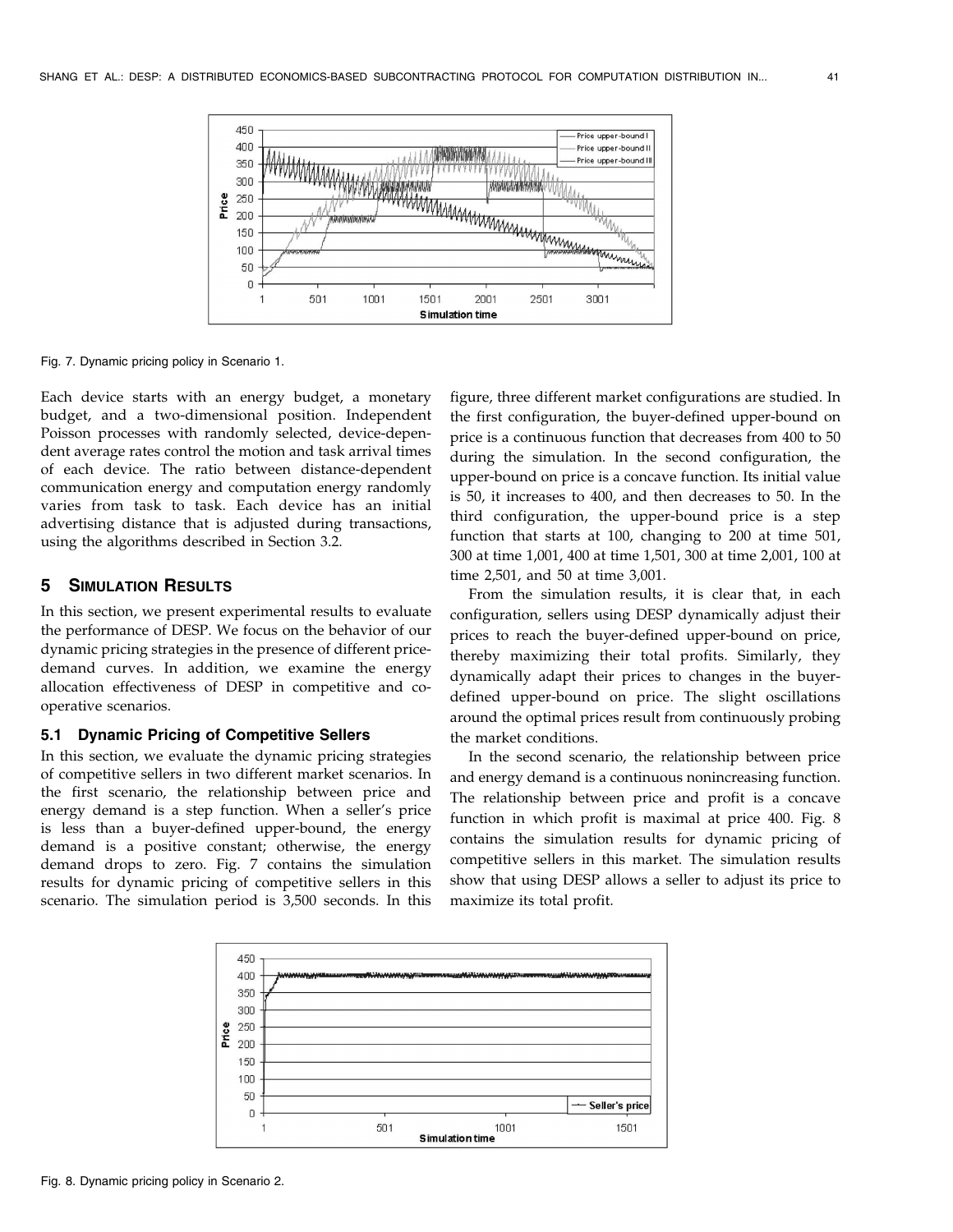

Fig. 9. Dynamic pricing of cooperative sellers.

# 5.2 Dynamic Pricing of Cooperative Sellers

In this section, we evaluate the dynamic pricing strategies of cooperative sellers. First, we examine these strategies when energy demand exceeds supply. We use a setup similar to that in Section 5.1. As shown in Fig. 9, the prices offered by cooperative sellers vary around the buyer upper-bound on price. This results in sellers expending the last of their energy as they exit the market. Second, we examine the fairness of energy allocation in this scenario. As described in Section 3.3.2, in a fair market, the quantity of energy that a rational decision maker receives is proportional to the amount of money it spends. We examined the amount of energy allocated to buyers with different monetary budgets. Table 1 shows the network setup. In this table, the *funding ratio* column contains the ratio between the starting money held by three different classes of buyers. The *finished task energy ratios* column shows, for the three classes of buyers, the ratios between the amounts of energy used for task execution. As we can see from the table, cooperative sellers allocate their energy in a manner that approximates their funding ratios, i.e., they achieve fair energy allocation. The deviations of the energy allocation ratios from the funding ratios are caused by numerous factors, e.g., the uneven spatial and temporal distributions of energy and well as the discrete nature of transactions.

# 5.3 Effectiveness in Cooperative Markets

Network *effectiveness* is the proportion of task volume that the network is able to execute. To determine the impact of subcontractors on effectiveness, we consider two scenarios. In the first, subcontracting is allowed; in the second, it is

| <b>TABLE 1</b> |  |                               |  |  |
|----------------|--|-------------------------------|--|--|
|                |  | <b>Fair Energy Allocation</b> |  |  |

|                | Finished task energy ratios |             |             |
|----------------|-----------------------------|-------------|-------------|
| Funding ratios | 3 buyers                    | 30 buyers   | 100 buyers  |
| 1:1:1          | 1:0.99:1                    | 0.97:1:1    | 0.97:0.97:1 |
| 3:2:1          | 2.94:1.98:1                 | 2.90:1.97:1 | 2.90:1.96:1 |
| 10:5:1         | 9.57:4.87:1                 | 9.36:4.75:1 | 8.98:4.60:1 |

forbidden. In addition, we examine the effect of varying the ratio between computation and communication energy. We simulate an ad hoc network composed of 100 buyers and 1,000 sellers. The average speed of each device is 5 meters per second. The average distance between neighboring devices is 50 meters. We vary the ratio of computation to communication energy, for devices separated by this average distance, in a range from 1 to 100.

Fig. 10 shows the simulation results for DESP under four different market conditions: advertising distances (adv.) of 30 m and 50 m, with and without subcontractors (sub.). These results indicate that DESP made good trade offs between energy demands and communication energy. When the computation energy to communication energy ratio is high, DESP allocates energy resources from sellers outside a buyer's local market. As the ratio decreases, the energy overhead associated with subcontractor collaboration also increases. As a result, subcontractors are used less frequently. As shown in Fig. 11, this causes a decrease in the average number of subcontractors used in the chain from the initial buyer to the final seller. When the ratio reaches one, communication energy has the same cost as computation energy. In this case, buying energy from sellers is not beneficial. In this case, the subcontractor chain length is greater than 0 because the energy ratio sometimes deviates from the average due to nonuniform and varying device positions.

An increase in advertising distance allows a buyer to directly negotiate with more distant sellers that would otherwise have required a contractor intermediary to reach. However, a large increase in advertising distance results in a large increase in advertising energy. Further experiments indicate that using DESP results in a significant improvement in network effectiveness when compared with a network protocol that does not allow subcontractors. A network protocol without subcontractors requires an advertising range of 106 meters (without considering the communication overhead for buyers) in order to execute the same task volume as a DESP network with an advertising range of 50 meters. As indicated by the energy model in Section 2.2, increasing advertising distance from 50 to 106 meters, with  $n = 2$ , results in a 4.5-fold increase in advertising energy.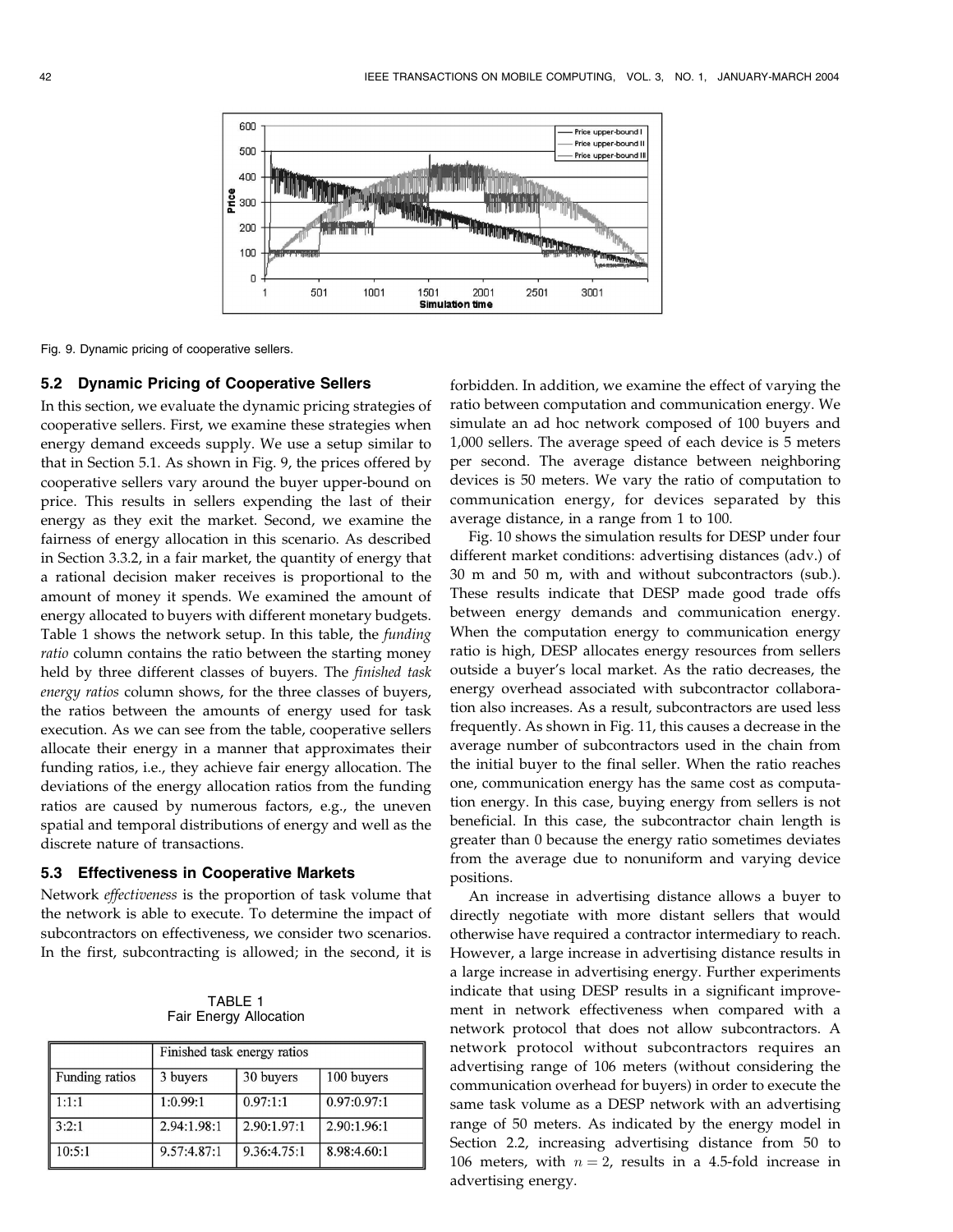

Fig. 10. Effectiveness of energy allocation.



Fig. 11. Average subcontractor chain length.



Fig. 12. Effectiveness of energy allocation.

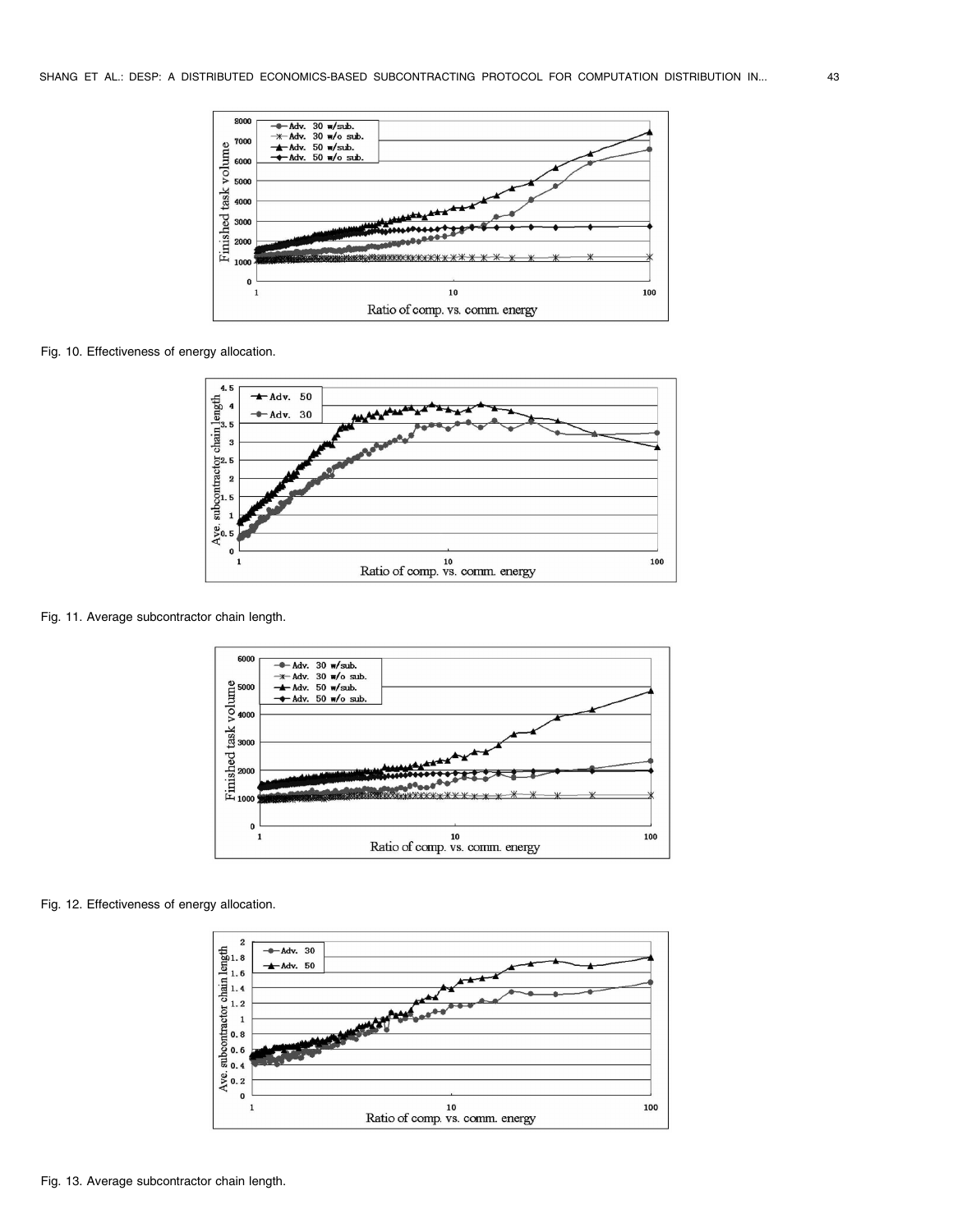#### 5.4 Effectiveness in Competitive Markets

Figs. 12 and 13 show the effectiveness of DESP in competitive markets. In such markets, each seller tries to maximize its total profit. DESP allows better allocation of spare energy resources to buyers, and higher seller profits than a market without subcontractors because sellers outside a local market are sometimes willing to provide their energy at lower prices than contractors. Therefore, when a contractor's energy level is low, it can increase its profit by collaborating with subcontractors.

## 6 CONCLUSIONS

We presented a novel economics-based protocol, called DESP, that dynamically allocates energy resources in ad hoc wireless mobile networks. DESP is a scalable, distributed approach: It requires no central coordinator. We have provided and analyzed buyer and seller decision strategies for cooperative and competitive scenarios. Experimental results indicate that DESP fairly and effectively allocates energy resources to devices in mobile ad hoc networks. Security is an important issue in the design of such networks. In our current work, we assumed that the mobile devices are well-behaved. In scenarios in which misbehaving devices can be present, stricter security is necessary. This is part of future work.

## ACKNOWLEDGMENTS

This work was supported by the US Defense Advanced Research Projects Agency (DARPA) under contract no. DAAB07-02-C-P302.

#### **REFERENCES**

- [1] C.E. Perkins, *Ad Hoc Networking.* Addison Wesley, 2000.
- [2] J.L. da Silva Jr., J. Shamberger, M.J. Ammer, C. Guo, S. Li, R. Shah, T. Tuan, M. Sheets, J.M. Rabaey, B. Nikolic, A. Sangiovanni-Vincentelli, and P. Wright, "Design Methodology for Picoradio Networks," *Proc. Design, Automation and Test in Europe Conf.,* pp. 314-323, Mar. 2001.
- [3] D. Carman, B. Matt, P. Kruus, D. Balenson, and D. Branstad, "Key Management in Distributed Sensor Networking," *Proc. DARPA Sensor IT Workshop,* Apr. 2000.
- M. Othman and S. Hailes, "Power Conservation Strategy for Mobile Computers Using Load Sharing," *Mobile Computing and Comm. Rev.,* vol. 2, no. 1, pp. 19-26, Jan. 1998.
- [5] U. Kremer, J. Hicks, and J.M. Rehg, "A Compilation Framework for Power and Energy Management on Mobile Computers," *Proc. Workshop Compilers and Operating Systems for Low Power,* Oct. 2000.
- A. Rudenko, P. Reiher, G. Popek, and G. Kuenning, "The Remote Processing Framework for Portable Computer Power Saving," *Proc. ACM Symp. Applied Computing,* pp. 365-372, Feb. 1999.
- [7] J. Flinn, D. Narayanan, and M. Satyanarayanan, "Self-Tuned Remote Execution for Pervasive Computing," *Proc. Eighth Workshop Hot Topics in Operating Systems,* pp. 61-66, May 2001.
- [8] A. Rudenko, P. Reiher, G.J. Popek, and G.H. Kuenning, "Saving Portable Computer Battery Power through Remote Process Excution," *Mobile Computing and Comm. Rev.,* vol. 2, no. 1, pp. 19- 26, Jan. 1998.
- [9] A. Vahdat, A. Lebeck, and C.S. Ellis, "Every Joule Is Precious: The Case for Revisiting Operating System Design for Energy Efficiency," *Proc. ACM SIGOPS European Workshop,* pp. 31-36, Sept. 2000.
- [10] R.G. Smith, "The Contract Net Protocol: High-Level Communication and Control in a Distributed Problem Solver," *IEEE Trans. Computers,* vol. 29, no. 12, pp. 1104-1113, Dec. 1980.
- [11] T.W. Malone, R.E. Fikes, and M.T. Howard, "Enterprise: A Market-Like Task Scheduler for Distributed Computing Environments," *The Ecology of Computation,* pp. 177-206, 1988.
- [12] C.A. Waldspurger, T. Hogg, B.A. Huberman, J.O. Kephart, and W.S. Stornetta, "Spawn: A Distributed Computational Economy," *IEEE Trans. Software Eng.,* vol. 18, no. 2, pp. 103-117, Feb. 1992.
- [13] O. Regev and N. Nisan, "The Popcorn Market—An Online Market for Computational Resources," *Proc. Int'l Conf. Information and Computational Economies,* pp. 148-157, Oct. 1998.
- [14] J.F. Kurose and R. Simha, "A Microeconomic Approach to Optimal Resource Allocation in Distributed Computer Systems," *IEEE Trans. Computers,* vol. 38, no. 5, pp. 705-717, May 1989.
- [15] J.S. Chase, D. Anderson, P. Thakar, A. Vahdat, and R. Doyle, "Managing Energy and Server Resources in Hosting Centers," *Proc. ACM Symp. Operating Systems Principles,* pp. 103-116, Oct. 2001.
- [16] V. Shah, N.B. Mandayam, and D.J. Goodman, "Power Control for Wireless Data Based on Utility and Pricing," *Proc. IEEE Int'l Symp. Personal, Indoor, Mobile Radio Comm.,* vol. 3, pp. 1427-1432, Sept. 1998.
- [17] A.B. Machkenzie and S.B. Wicker, "Game-Theory in Communications: Motivation, Explanation, and Application to Power Control," *Proc. GlobeCom,* Nov. 2001.
- [18] M. Stonebraker, P.M. Aoki, A. Pfeffer, A. Sah, J. Sidell, C. Staelin, A. Yu, "Mariposa: A Wide-Area Distributed Database System," *VLDB J.: Very Large Data Bases,* vol. 5, no. 1 pp. 48-63, Jan. 1996.
- [19] D. Reininger, D. Raychaudhuri, and M. Ott, "Market Based Bandwidth Allocation Policies for QoS Control in Broadband Networks," *Proc. Int'l Conf. Information and Computation Economies,* pp. 101-110, Oct. 1998.
- [20] L. Buttyán and J.-P. Hubaux, "Stimulating Cooperation in Self-Organizing Mobile Ad Hoc Networks," *ACM/Kluwer Mobile Networks and Applications,* vol. 8, no. 5, Oct. 2003.
- [21] J. Byers and G. Nasser, "Utility-Based Decision-Making in Wireless Sensor Networks," *Proc. IEEE MobiHoc Conf.,* pp. 143- 144, Aug. 2000.
- [22] E.M. Royer and C.-K. Toh, "A Review of Current Routing Protocols for Ad Hoc Mobile Wireless Networks," *IEEE Personal Comm.,* pp. 46-55, Apr. 1999.
- [23] C.E. Jones, K.M. Sivalingam, P. Agrawal, and J.-C. Chen, "A Survey of Energy Efficient Network Protocols for Wireless Networks," *Wireless Networks,* vol. 7, no. 4, pp. 343-358, July 2001.
- [24] D.M. Kreps, *A Course in Microeconomic Theory.* Princeton Univ. Press, 1990.
- [25] T.S. Rappaport, *Wireless Communication: Principles and Practice,* pp. 69-122, pp. 139-196. Prentice Hall, 1996.
- [26] V. Rodoplu and T.H. Meng, "Minimum Energy Mobile Wireless Networks," *IEEE J. Selected Areas Comm.,* vol. 17, no. 8, pp. 1333- 1344, Aug. 1999.
- [27] J.J. Caffery and G.L. Stüber, "Overview of Radiolocation in CDMA Cellular Systems," *IEEE Comm. Magazine,* pp. 38-45, Apr. 1998.
- [28] S. Capkun, M. Hamdi, and J.-P. Hubaux, "GPS-Free Positioning in Mobile Ad Hoc Networks," *Cluster Computing J.,* vol. 5, no. 2, Apr. 2002.
- [29] S. Ravi, A. Raghunathan, N. Potlapally, and M. Sankaradass, "System Design Methodologies for a Wireless Security Processing Platform," *Proc. Design Automation Conf.,* pp. 777-782, June 2002.
- N. Potlapally, S. Ravi, A. Raghunathan, and G. Lakshminarayana, "Optimizing Public-Key Encryption for Wireless Clients," *Proc. IEEE Int'l Conf. Comm.,* pp. 1050-1056, May 2002.
- [31] L. Lamport, R. Shostak, and M. Pease, "The Byzantine Generals Problem," *ACM Trans. Programming Language and System,* vol. 4, no. 3, pp. 382-401, July 1982.
- [32] D. Chaum, "Achieving Electronic Privacy," *Scientific Am.,* pp. 96- 101, Aug. 1992.
- [33] B. Cox, J.D. Tygar, and M. Sirbu, "NetBill Security and Transaction Protocol," *Proc. First USENIX Workshop Electronic Commerce,* pp. 77-88, July 1995.